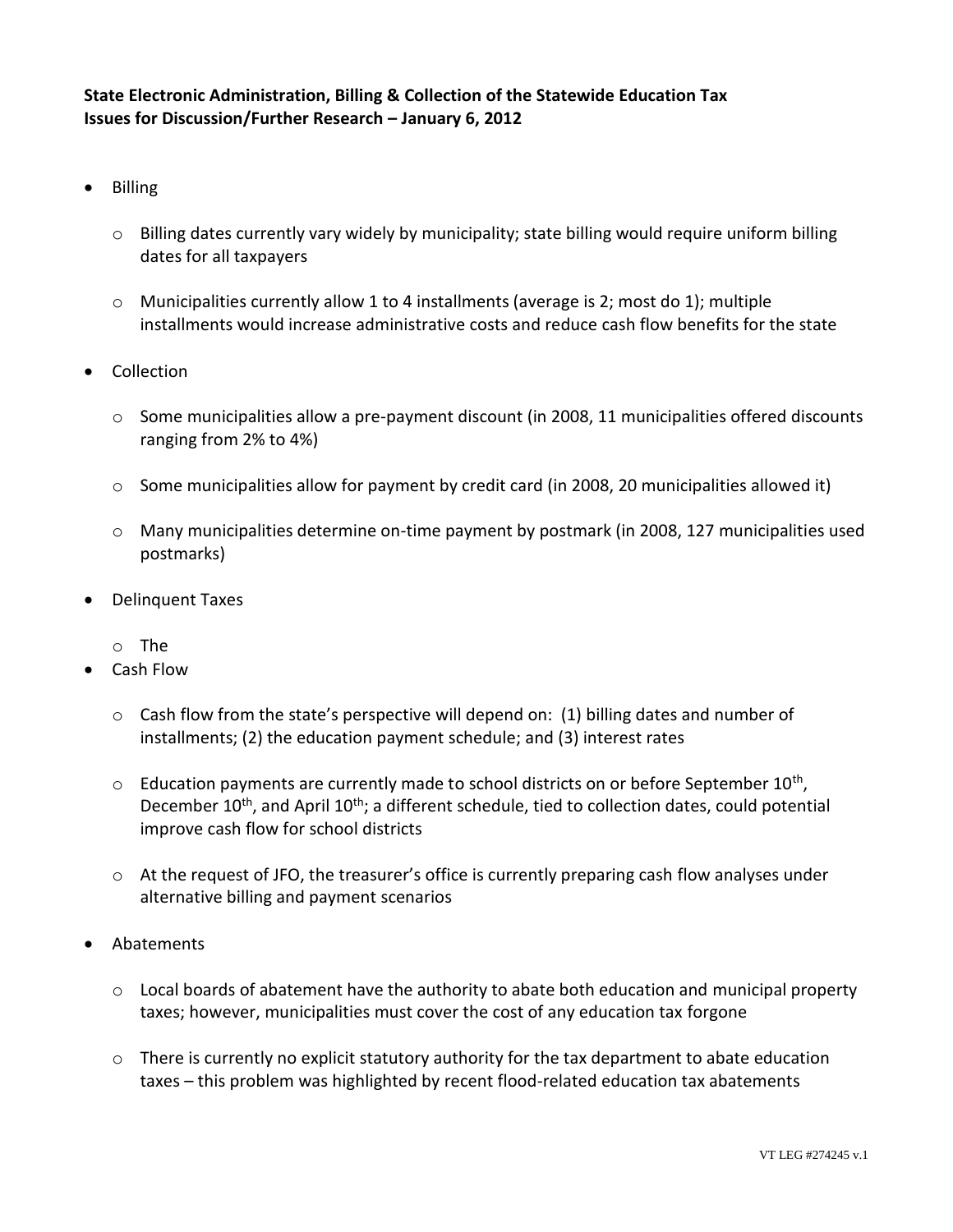- $\circ$  Maintaining current-law would mean that municipalities would continue to cover the cost of abatements of education tax; alternatively, some procedure for abating education taxes at the state level could be created
- **Escrow** 
	- $\circ$  Escrow companies would need to contact both the state and the municipality in which the mortgaged property is located; now only the municipality must be contacted
	- $\circ$  However, uniform billing dates and electronic submission of information to escrow companies has the potential to make escrow simpler and more efficient for escrow companies
- Locally-Voted Exemptions
	- o Education taxes forgone due to locally-voted exemptions are currently paid for by other taxpayers in the municipality
	- $\circ$  If the state adopts these exemptions, the cost could be billed back to the municipality; municipalities could add the cost to their municipal property tax bill
- Electronic Administration
	- $\circ$  The feasibility study suggests two options for electronic administration: (1) contract with NEMRC (or other provider); and (2) develop in-house capability
	- $\circ$  The tax department could contract with the NEMRC Center, the company that currently provides billing services to all municipalities; this is the lowest-cost option
	- $\circ$  Alternatively, the tax department could contract to build a custom module for billing, furthering the tax department's goal of having a single, integrated tax system; however, this is a highercost alternative
- Assessment Calendar
	- $\circ$  The tax department's feasibility study proposes moving the assessment calendar back one quarter to avoid delays in lodging the grand list that would prevent timely billing
	- $\circ$  The assessment calendar is slightly different for municipalities with populations under 5,000 inhabitants; would it be necessary to continue this distinction?
	- $\circ$  If the assessment calendar is moved back to January 1, then the timetable for taxes on gores will also need to be adjusted
- Privacy